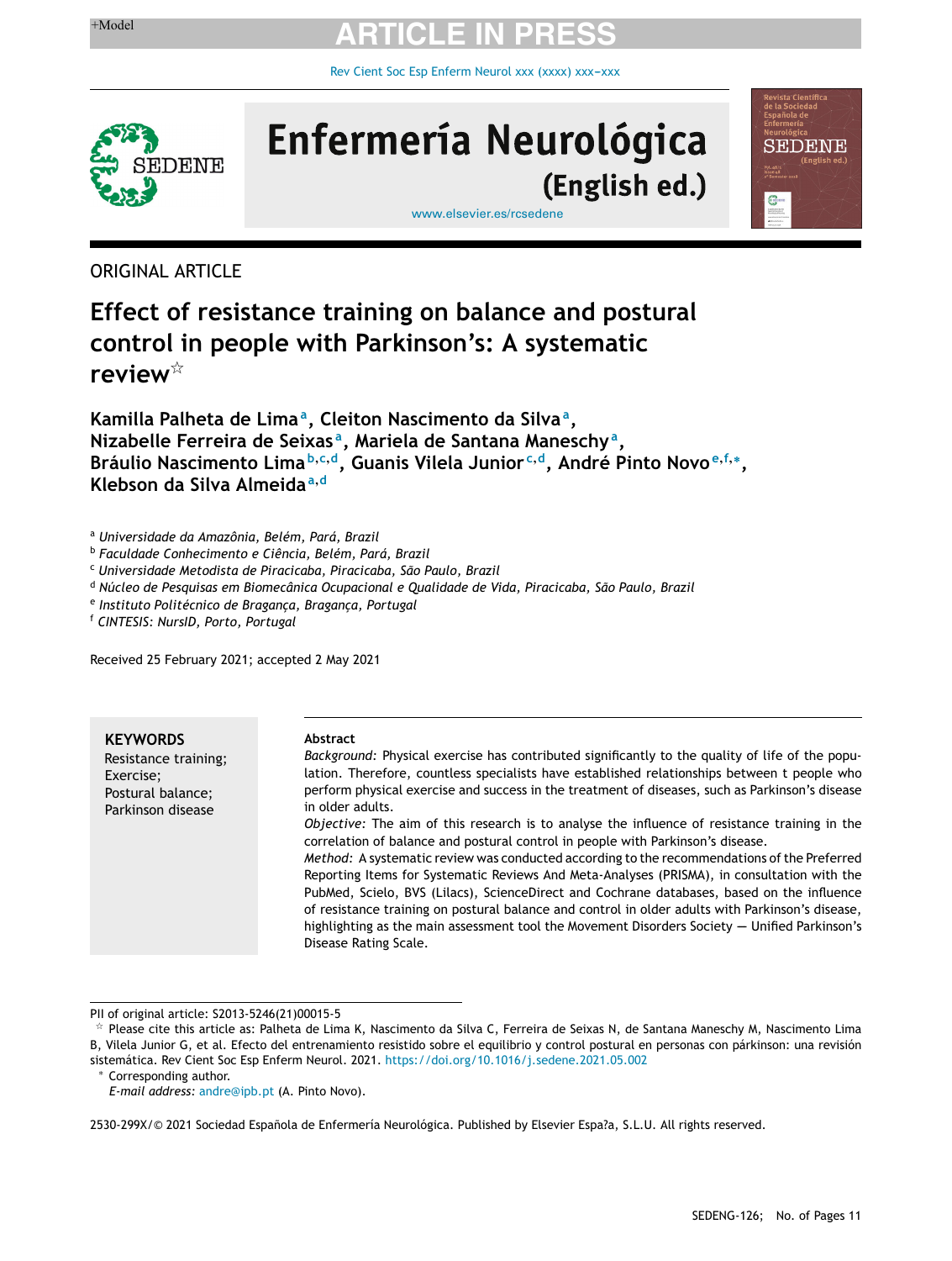**PALABRAS CLAVE** Entrenamiento de resistencia; Ejercicio físico; Equilibrio postural; Enfermedad de Parkinson

### **ARTICLE IN PRESS**

#### K. Palheta de Lima, C. Nascimento da Silva, N. Ferreira de Seixas et al.

*Results:* After searching the selected databases and considering the inclusion and exclusion criteria of this study, 10 studies were selected to compose this review and a total of 556 participants were pooled. It was observed that most of the interventions (60%) had a duration of approximately 30−45 min over eight to twelve weeks, the most used measuring instruments were the BESTest (Balance Evaluation System Test), FOG-Q (Freezing of Gait Questionnaire) and the MDS-UPDRS (Movement Disorders Society-Unified Parkinson's Disease Rating Scale). *Conclusion:* Physical exercise plays a fundamental role in the intervention and prevention of Parkinson's disease symptoms with regard to balance, strength, and quality of life.

 $© 2021$  Sociedad Española de Enfermería Neurológica. Published by Elsevier Espa?a, S.L.U. All rights reserved.

#### **Efecto del entrenamiento resistido sobre el equilibrio y control postural en personas con párkinson: una revisión sistemática**

#### **Resumen**

*Introducción:* La práctica de ejercicio físico ha contribuido significativamente a la calidad de vida de la población, por ello, innumerables especialistas han establecido relaciones entre los practicantes de ejercicio físico y el éxito en el tratamiento de enfermedades, como es el caso de la enfermedad de Parkinson en el anciano.

*Objetivo:* El objetivo de esta investigación es analizar la influencia de la práctica del entrenamiento de resistencia en la correlación del equilibrio y el control postural en personas con párkinson.

*Método:* Revisión sistemática de acuerdo con las recomendaciones de los artículos Preferred Reporting Items for Systematic Reviews And Meta-Analyses (PRISMA), en consulta con las bases de datos PubMed, Scielo, BVS (Lilacs), ScienceDirect y Cochrane, basados en la influencia del entrenamiento de resistencia en el equilibrio y el control postural en ancianos con párkinson, destacando la principal herramienta de evaluación del Movimiento Sociedad de Trastornos, escala unificada de calificación de la enfermedad de Parkinson.

*Resultados:* Después de realizar búsquedas en las bases de datos seleccionadas y considerar los criterios de inclusión y exclusión de este estudio, se seleccionaron 10 estudios para componer esta revisión y se acumularon un total de 556 participantes. Se observó que la mayoría de las intervenciones (60%) tuvieron una duración de aproximadamente 30-45 min durante 8 a 12 semanas, los instrumentos de medición más utilizados fueron las puntuaciones Balance Evaluation System Test (BESTest), Freezing of Gait Questionnaire (FOG-Q) y Movement Disorders Society-Unified Parkinson's Disease Rating Scale (MDS-UPDRS).

Conclusión: El ejercicio físico desempeña un papel fundamental en la intervención y prevención de los síntomas de la enfermedad de Parkinson en lo que respecta al equilibrio, la fuerza y la calidad de vida.

© 2021 Sociedad Española de Enfermería Neurológica. Publicado por Elsevier Espa?a, S.L.U. Todos los derechos reservados.

#### **Introduction**

Parkinson's disease is a neurodegenerative progression that affects the mechanisms controlling cognitive and motor tasks.<sup>1-3</sup> There are more than 6 million people with the disease world-wide, with greater incidence in individuals aged over 50 years old, and with higher prevalence in the elderly.<sup>[4](#page-9-0)</sup> For stabilising symptoms, it is fundamental to do physical exercise, such as programmes of resistance training; physical exercise conditions the physical skills related to balance and posture control. $5-8$ 

Postural instability becomes an aggravating factor in patients with Parkinson's disease. In addition, the disease itself, in the majority of the cases, is diagnosed in the elderly, so the disease and aging accentuate even more the problems of balance and postural control. Establishing resistance training programmes can be a treatment alternative $9,10$  and can help in some aspects of the disease, such as improving functional capacity, quality of life, neuropsycological stimuli and musculoskeletal strengthening and resistance. In general, physiological behaviour consequently shows positive results to these training programmes.<sup>[11,12](#page-9-0)</sup>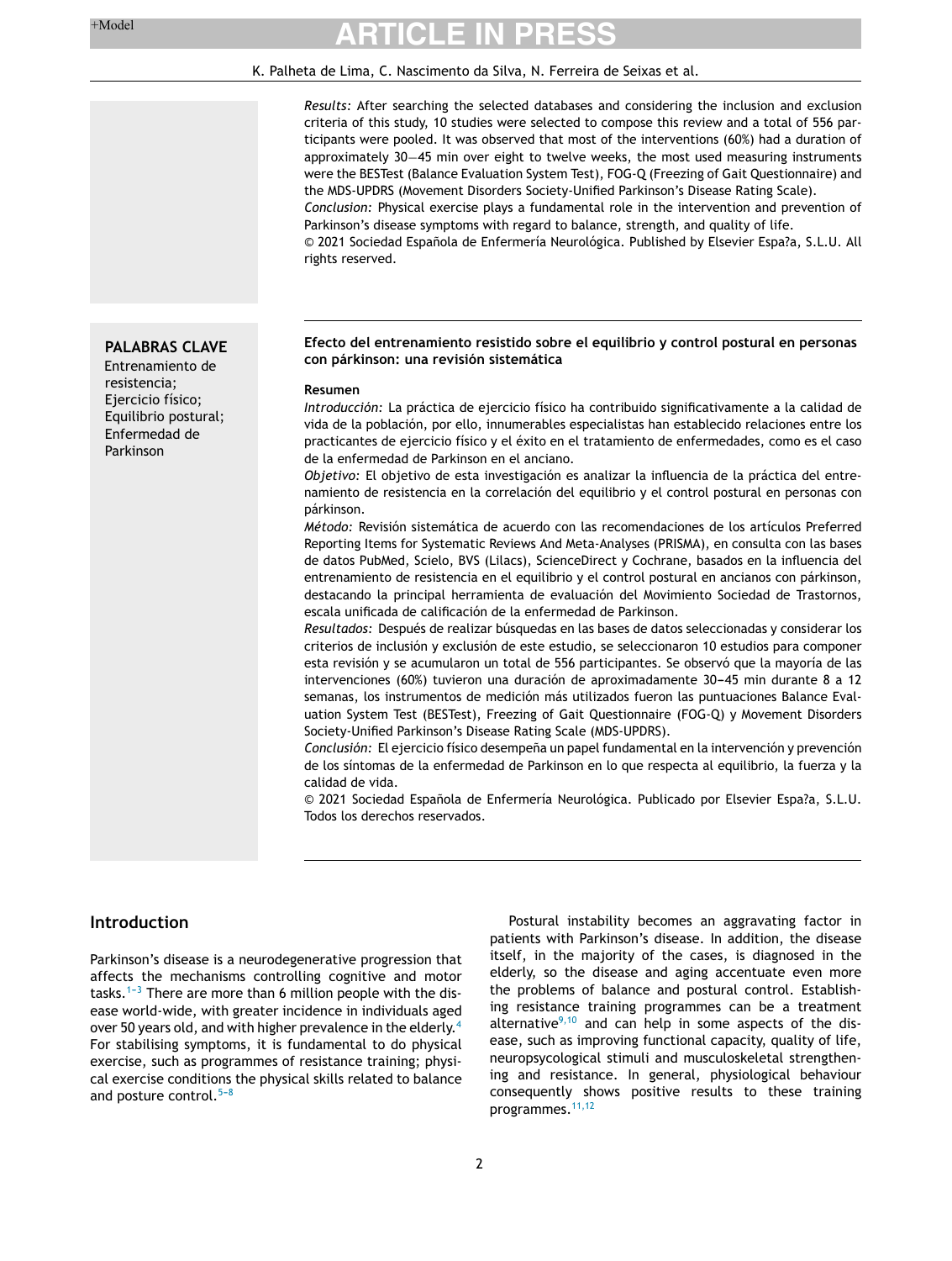#### Rev Cient Soc Esp Enferm Neurol xxx (xxxx) xxx-xxx

Based on these antecedents, the following question arises: what are the effects of resistance training on postural balance and control in patients with Parkinson's?

One of the main intentions of care is to contribute to making the quality of life of the elderly with Parkinson's disease better progressively. Consequently, the objective of this study was to analyse the influence of carrying out resistance training on improving balance and postural control in patients with Parkinson's.

#### **Method**

This review was registered in the PROSPERO platform (CRD42021232890). The literature search was conducted in the PubMed, Scielo, BVS (Lilacs), ScienceDirect and Cochrane databases, in order to identify articles on the subject matter of this study. Articles published through 31 December 2020 were included, without an initial cutoff date; that is, this study has considered all of the articles published up to the search date. The keywords used in English were ''elderly'', ''senior'', ''old man'', ''old'', ''aging'', ''aged'', ''strength training'', ''resistance training'', ''weight training'', ''endurance training'', ''balance'', ''postural control'' and ''parkinson''. Review articles were not included, so the term ''review'' was included in the search line in a specific way. The search lines used in this study are shown in [Table](#page-3-0) 1.

Only 1 characteristic of the digital plataforms was used immediately after the search line. That was the ''Clinical Trial'' characteristic of the PubMed database, the Lilacs ''Controlled clinical trial'' resource in the BVS database (Lilacs), the ''Article search'' function in the Science Direct database, and the ''Trials'' function in the Cochrane database. The articles were found using keywords and database resaources, and were then exported to the EndNote® programme (Clarivate) with their abstracts/summaries. PRISMA, proposed by Liberati et al.,  $^{13}$  $^{13}$  $^{13}$ was the systematisation used.

The first screening phase of the articles consisted of reading the titles and the abstracts/summaries of the citations exported. In this initial screening, the criteria for inclusion and exclusion presented in [Fig.](#page-3-0) 1 and in [Table](#page-4-0) 2 were used. After the first selection, the files of the remaining articles were downloaded and eliminated in the EndNote® programme to undergo a second selection based on a complete reading of the article content. In this phase, the articles were independently selected by 2 researchers; if there was any disagreement about including a specific study in this review, the decision of a third researcher was accepted.

For the first and second phase of screening, the criteria for inclusion and exclusion shown in [Table](#page-4-0) 2 were established. The criteria used aim to find articles related to physical resistance exercise programmes in which the results are related to balance and postural control in elderly individuals with Parkinson's. Articles not related to this subject were discarded. Resistance training is widely extended among the various forms of physical excercise. It involves movement of the skeletal muscles to shift or try to move a resistance, and features the use of equipment/machines, free weights or the weight of the body. Such resistance training leads to a series of neurophysiological, structural and bioenergetic changes in the organism.

From the articles selected after the screening phases, 9 parameters were extracted. These included the author, year of publication, article title, objectives, sample characteristics, methods adopted, tests used, results obtained and main conclusions of each study. After exportation, 29 references were identified that did not represent articles by using the specification of ''Selection of books''; these references were excluded. A total of 14 duplicated references were identified, which were eliminated.

Screening was divided into 2 stages. After the first stage, which consisted of applying the criteria for inclusion and exclusion by means of reading the titles and abstracts/summaries, through which 22 references were selected. After the second stage of screeing, which consisted of applying the criteria for inclusion and exclusion by reading the complete text of the articles, 10 articles were selected to form the basis of this study.

#### **Results**

The main characteristics (author, year, title, objective or objectives and principal conclusions) of the articles selected are shown in [Table](#page-5-0) 3. In this table, you can see that the oldest article was published in 2003 and the most recent, in 2019.

All the studies, generally speaking, evaluated walking speed. Two studies analysed step length; there was only 1 that did not evaluate cadence; 3 studies assessed stride length; only 5 used the Unified Parkinson's Disease Rat-ing Scale (UPDRS)<sup>[14](#page-9-0)</sup> before and after the interventions; and some other studies used this scale, but only for characterising the sample (1 of them evaluating the scale completely). In addition, resistance training, strength and balance were principally characterised by studies with more than 40 participants.

The studies accumulated a total of 556 participants, as [Table](#page-7-0) 4 shows. In the studies, most trials used methods to measure gait parameters such as speed, cadence, stride and stride length, freezing with the Freezing of Gait Questionnaire (FOG-Q), and psychomotor effort using the UPDRS. These studies, representing approximately 50% of all the studies, were analysed.

As for the intervention period, a mean of 19.16 therapies were carried out, ranging from 10 to 28; scores (Balance Evaluation System Test [BESTest], FOG-Q, UPDRS) were the main way to measure symptoms, as can be seen in [Table](#page-8-0) 5. In these studies, it also appears that the majority (60%) had sessions that lasted approximately 30–45 min for 8-12 weeks. In some studies, in the minority, the therapies were carried out, on average, for 1 h (30%). Just 1 study used merely 20 min to apply the tests ordered in the previous and posterior interventions.

#### **Discussion**

As a result of the search carried out according to the methods reported, we obtained a total of 10 articles that involved strength training in patients with Parkinson's disease.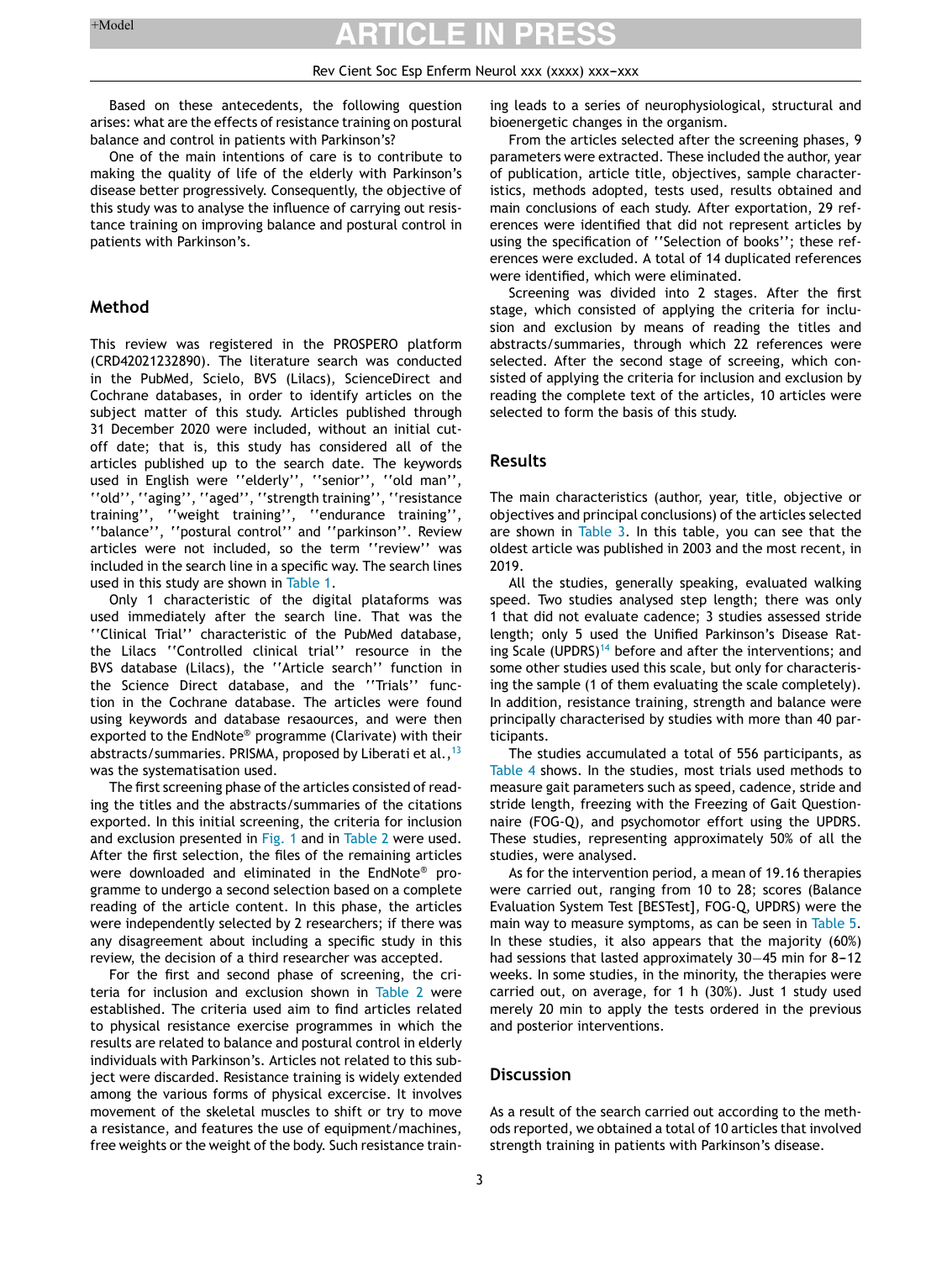#### K. Palheta de Lima, C. Nascimento da Silva, N. Ferreira de Seixas et al.

#### <span id="page-3-0"></span>**Table 1** Search terms by keywords and databases.

#### Keywords by database

#### *PubMed*

(elderly) OR (senior)) OR (old man)) OR (old)) OR (aging)) OR (aged)) AND ((((strength training) OR (resistance training)) OR (weight training)) OR (endurance training))) AND (balance)) AND (postural control)) AND (parkinson) NOT (review)

*Scielo; BVS (Lilacs)*

(elderly) OR (senior)) OR (old man)) OR (old)) OR (aging)) OR (aged)) AND ((((strength

training) OR (resistance training)) OR (weight training)) OR (endurance training))) AND (balance)) AND (postural control)) AND (parkinson) NOT (review)

*Science Direct*

(elderly) OR (senior)) OR (aging)) AND (((''strength training'') OR (''resistance training'')) OR (''weight training''))) AND (balance)) AND (postural control)) AND (parkinson) NOT (review)

*Cochrane*

elderly OR aging OR aged AND strength training OR resistance training OR weight training

OR endurance training AND balance AND postural control AND parkinson OR parkinson's disease NOT review



**Figure 1** PRISMA flowchart and selection process.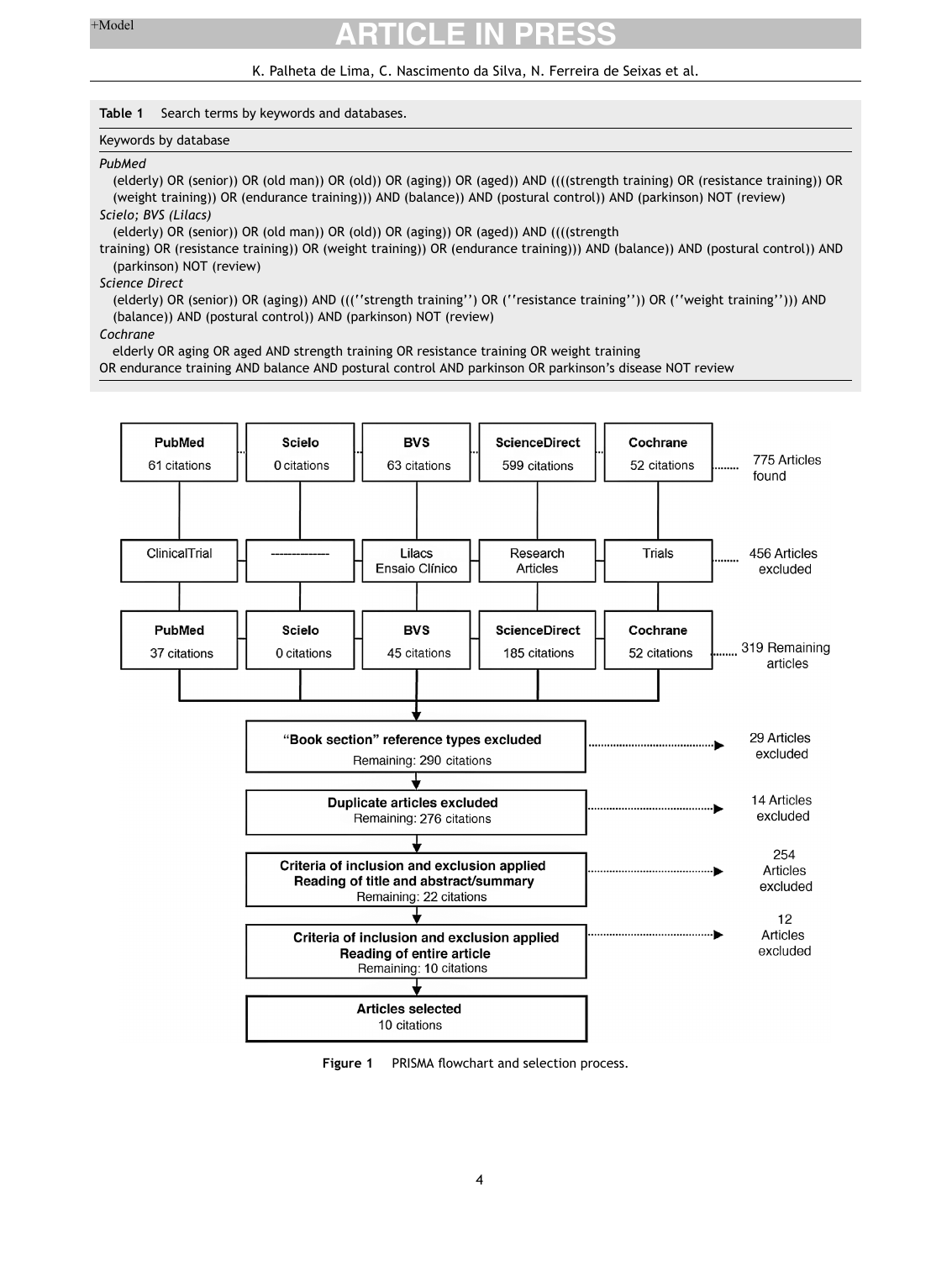#### Rev Cient Soc Esp Enferm Neurol xxx (xxxx) xxx-xxx

| <b>I able Z</b> Criterios de inclusión y exclusión.                                           |                                                                                                                                               |  |  |
|-----------------------------------------------------------------------------------------------|-----------------------------------------------------------------------------------------------------------------------------------------------|--|--|
| Criteria of inclusion                                                                         | Criteria of exclusion                                                                                                                         |  |  |
| Only studies involving resistance training in the<br>elderly with Parkinson's disease         | Studies with animal samples, articles on positioning, guidelines and<br>directives                                                            |  |  |
| Only studies involving analysis of balance and<br>postural control in the sample              | When older people with Parkinson's are used for a test study<br>assessing physical characteristics other than balance and postural<br>control |  |  |
| Complete original articles on studies of clinical<br>trials published in a scientific journal | Interventions of physical exercise programmes that, specifically, do<br>not form part of what is considered resistance training               |  |  |

<span id="page-4-0"></span>**Table 2** Criterios de inclusion y exclusion.

To answer the questions that guided this review, the articles were discussed based on their presentation of methods. Next, we discussed the description and presentation of the principal conclusions of the authors with respect to the datos gathered on balance and postural control of older individuals with Parkinson's.

Various of the studies use results related to the symptoms of the disease, such as the Unified Parkinson's Disease Rating Scale (UPDRS) for classification. $8,15-18$ 

The UPDRS, for example, assesses the signs, symptoms and specific activities of the patients by means of a selfreport and observation. The scale consists of 42 items, divided into 4 parts: mental activity, behaviour and sense of humor; daily living activities; motor examination; and complications from drug therapy. The maximum score value indicates greater compromise from the disease.  $8,15-18$ 

According to Filippin et al., the results showed that training using a treadmill and increasing the body load made it possible to improve the motor aspects related to quality of life and motor function of patients with Parkinson's.<sup>[19](#page-10-0)</sup> Schlenstedt et al. confirm that this method also induces significant improvements in a group of individuals with Parkinson's. Consequently, resistance training seems to be an alternative for improving quality of life in these circumstances.<sup>[17](#page-9-0)</sup> Siddique et al. indicate that physical exercise is one of the best ways to maintain quality of life during the aging process, influencing the functional condition of the organism favourably. $20$ 

As for the motor symptoms assessed by the UPDRS, we found 5 studies: 4 showed positive responses<sup>15-17,21</sup> and 1, a negative response.<sup>[18](#page-9-0)</sup> When the UPDRS was used to assess results after an exercise-oriented intervention that included leaflets with functional exercises without regular repetition, there was a significant increase in the scale score. This translates to a non-beneficial result, possibly demonstrating the importance and periodised and systematic training for the improvement of motor symptoms. $^{22}$  $^{22}$  $^{22}$ 

Systematic training is a method recognised as improving functional performance; it has been recommended as adju-vant treatment in Parkinson's disease.<sup>[23](#page-10-0)</sup> Consequently, it is seen that training that involves specific balance exercises can have greater specificity for improving the motor symp-toms assessed by this scale.<sup>[24](#page-10-0)</sup> We can emphasise that the studies involving strength and balance trainings (whether simultaneously or separately) affect balance positively in patients with Parkinson's disease. In contrast, aerobic or combined exercises were not generally so beneficial as expected for this result. Nevertheless, for motor symptoms, any type of exercise, as long as it is systematic and periodised, has a positive influence.

Other studies related to balance used the dynamic balance of agility test  $-$ Timed Up and Go. This tests consists of having an individual get up from a chair with a backrest without using their arms, walk 3 m at a comfortable speed and then return to the chair and sit down. The result is considered normal when the individual finishes the test in less than 10 s; a time above 10 s is indicative of a problem with mobility and balance. The Berg Balance Scale was used to assess general balance.<sup>[16,18](#page-9-0)</sup>

An analysis of the results with respect to agility and dynamic balance showed that the studies indicated a statistically significant improvement in the groups that trained resistence and strength and that carried out balance train-ing by itself, as Schlenstedt et al. indicated.<sup>[17](#page-9-0)</sup> According to Shen et al.,  $24$  these results demonstrate that including exercises that work in other modalities (such as yoga, Tai Chi or Pilates, including power training) increases func-tional independence and improves balance.<sup>[24](#page-10-0)</sup> The Barker et al. study with older individuals consolidates this information, showing that a protocol based on training that includes other modalities such as Pilates demonstrated sig-nificant improvements in balance.<sup>[25](#page-10-0)</sup> Interventions provoking the motor deficits caused by hypoactivity in the basal ganglia, such as the use of external signals, are extremely important for patients with Parkinson's disease. Ni et al. show that there is a positive analogy between changes in bal-ance and reduction in muscle strength.<sup>[18](#page-9-0)</sup> The Berg Balance Scale, which assesses general balance, showed improvements in the modalities that involved strength training together with balance and power training, and with other modalities (yoga, Tai Chi, Pilates). Both show the importance of working muscle strength in the upper and lower limbs and in the abdominal area in patients with Parkinson's disease. Given that balance and the risk of falls (which affect both patients with Parkinson's and the elderly) are linked to the loss of muscle strength,<sup>[26](#page-10-0)</sup> strength training has been identified as an important factor in preventing falls in situaciones of body imbalance, due to the increase in lean mass and muscle strength.<sup>[27](#page-10-0)</sup>

Likewise, Hirsch et al. support the hypothesis that a balance and resistance training programme, carried out under appropriate supervision, is pleasant and effective and a relatively safe way to improve muscle strength and balance in individuals with Parkinson's; such a programme can also reduce the risk of falls in the home and in the comunity, with a greater likelihood of long-term independence. $^{28}$  $^{28}$  $^{28}$  The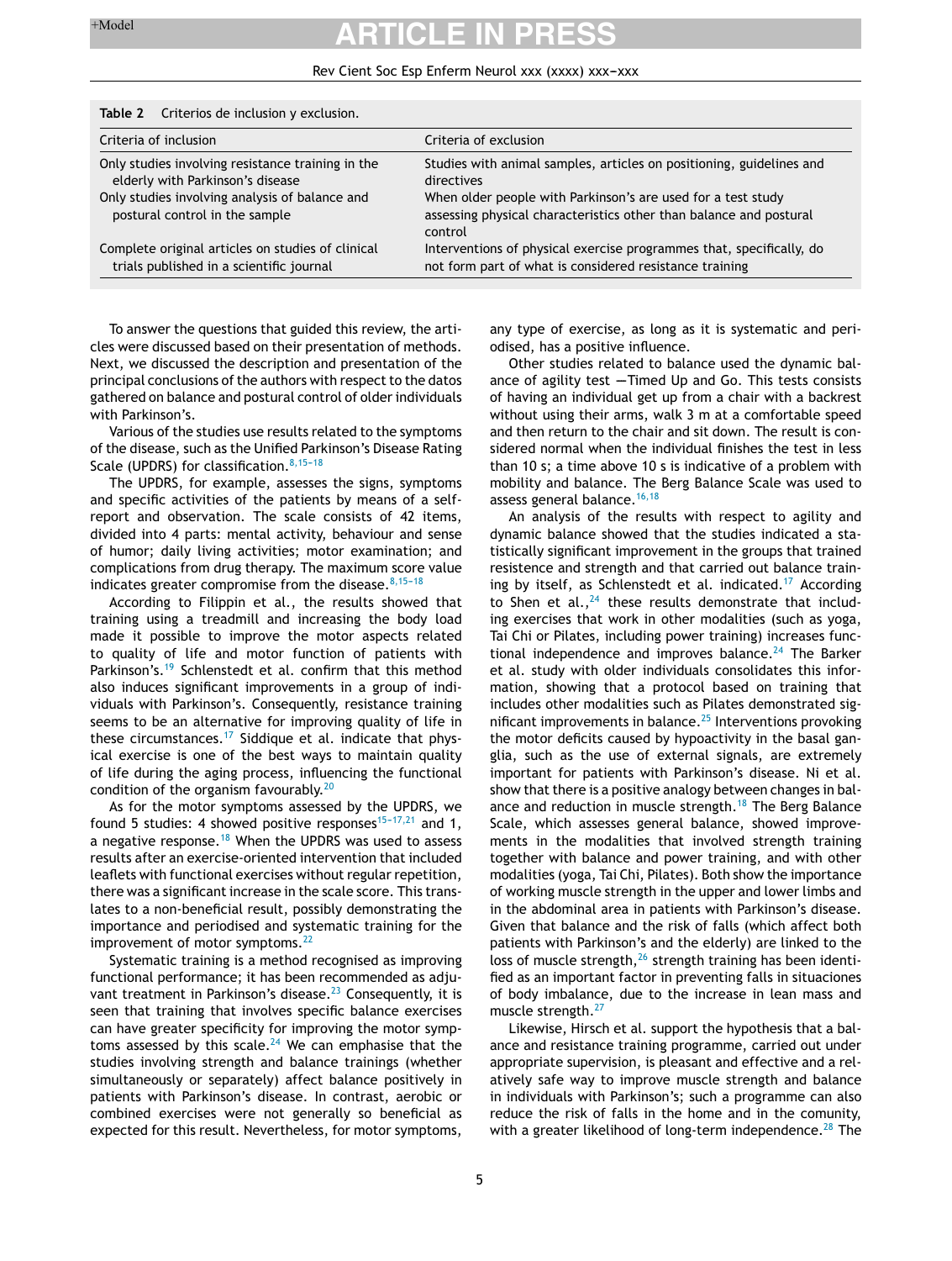| Author (year)               | Title                                                                                                                                                            | <b>Objectives</b>                                                                                                                                                 | Main conclusions of the the study                                                                                                                                                                                                                                                                      |
|-----------------------------|------------------------------------------------------------------------------------------------------------------------------------------------------------------|-------------------------------------------------------------------------------------------------------------------------------------------------------------------|--------------------------------------------------------------------------------------------------------------------------------------------------------------------------------------------------------------------------------------------------------------------------------------------------------|
| Hass et al (2012)           | Progressive resistance training<br>improves gait initiation in<br>individuals with Parkinson's<br>disease                                                        | Examine the possible benefits<br>of resistance training on<br>postural performance in people<br>with Parkinson's disease,<br>before and after the<br>intervention | The results of this preliminary research suggest that<br>resistance training is an effective<br>non-pharmacological and non-surgical treatment that<br>improves postural performance                                                                                                                   |
| Santos et al (2017)         | Efects of progressive resistance<br>exercise in akinetic-rigid<br>Parkinson's disease patients: A<br>randomized controlled trial                                 | Assess the effects of resistance<br>training on patients with<br>Parkinson's                                                                                      | Resistance training in rehabilitation improves gait<br>and quality of life. In addition, the training scores<br>have shown that exercise in people with Parkinson's<br>is a tool                                                                                                                       |
| Cherup et al (2019)         | Power vs strength training to<br>improve muscular strength,<br>power, balance and functional<br>movement in individuals<br>diagnosed with Parkinson's<br>disease | Compare the effects of using<br>exercises of strength, power,<br>balance and functional<br>movement in people with<br>Parkinson's                                 | Efficacy in the measures of strength and balance to<br>reduce neuromuscular deficits associated with<br>Parkinson's; however, the use of these interventions<br>to improve functional tasks was not supported                                                                                          |
| Hirsch et al (2003)         | Effects of balance training and<br>high-intensity resistance<br>training on persons with<br>idiopathic Parkinson's disease                                       | Evaluate the immediate and<br>short-term effects of 2 physical<br>training programmes for<br>people with idiopathic<br>Parkinson's disease                        | Muscle strength improved in the balance group and<br>the combined group, and this effect lasted for at<br>least 4 weeks. Balance can be improved in people<br>with Parkinson's using high-intensity resistance<br>training and training                                                                |
| Schlenstedt et al<br>(2015) | Resistance versus balance<br>training to improve postural<br>control in Parkinson's disease:<br>A randomized rater blinded<br>controlled study                   | Compare resistance training<br>and balance training to<br>improve postural control in<br>people with Parkinson's disease                                          | The difference between resistance and balance<br>training to improve postural control in people with<br>Parkinson's disease was small and not significant with<br>the sample size. There is a relationship between<br>increasing the rate of development of strength and<br>improving postural control |

#### <span id="page-5-0"></span>**Table 3** Authors, title, objectives and main conclusions of the studies selected.

 $\pm$  Model

K.

Palheta

de Lima, C.

Nascimento

e<br>B Silva, N.

Ferreira

de Seixas Զ <u>م</u>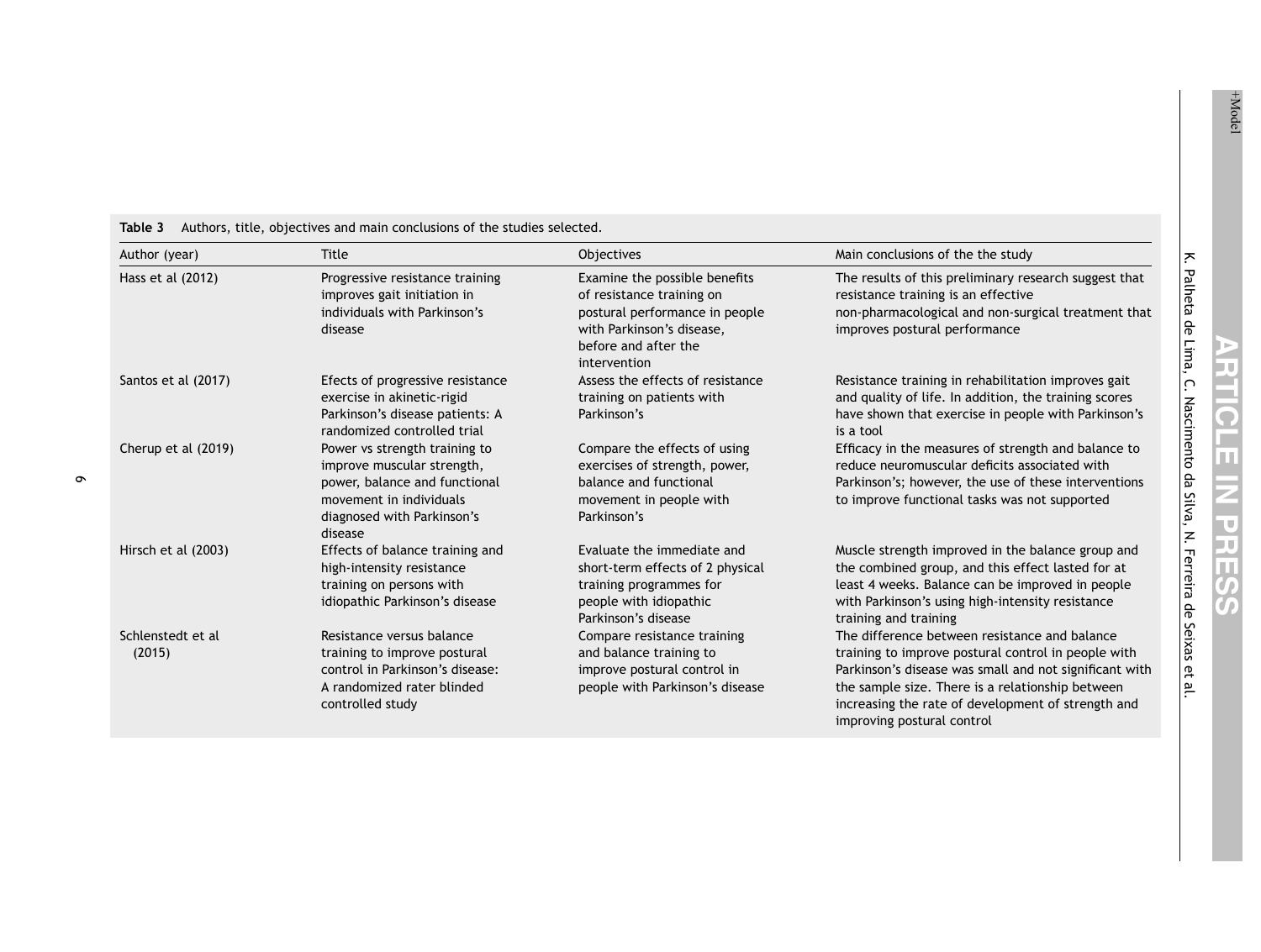| Author (year)                 | <b>Title</b>                                                                                                                                                                                                            | Objectives                                                                                                                                                    | Main conclusions of the the study                                                                                                                                                                                                                                                             |
|-------------------------------|-------------------------------------------------------------------------------------------------------------------------------------------------------------------------------------------------------------------------|---------------------------------------------------------------------------------------------------------------------------------------------------------------|-----------------------------------------------------------------------------------------------------------------------------------------------------------------------------------------------------------------------------------------------------------------------------------------------|
| Ni et al (2016)               | Comparative effect of power<br>training and high-speed yoga<br>on motor function in older<br>patients with Parkinson's<br>disease                                                                                       | Compare the effects of power<br>training and a high-speed yoga<br>programme on the physical<br>performance of elderly<br>patients with Parkinson's<br>disease | Both the yoga programme and the strength training<br>have been specially designed to improve physical<br>performance significantly in older people with<br>Parkinson's                                                                                                                        |
| Silva-Batista et al<br>(2018) | Balance and fear of falling in<br>subjects with Parkinson's<br>disease is improved after<br>exercises with motor<br>complexity                                                                                          | Evaluate exercises of high<br>motor complexity that put high<br>postural control and cognitive<br>demands on individuals with<br>Parkinson's disease          | Resistance training with instability is an innovative<br>intervention that improves balance and fear of<br>falling in people with Parkinson's to improve the<br>cognitive function                                                                                                            |
| Santos et al (2017)           | Balance versus resistance<br>training on postural control in<br>patients with Parkinson's<br>disease: A randomized<br>controlled trial                                                                                  | Evaluate the effects of<br>resistance training in patients<br>with Parkinson's                                                                                | Resistance training in the rehabilitation of individuals<br>with Parkinson's improves static posturography, gait<br>and quality of life. In addition, the resistance training<br>scores showed that people with Parkinson's consider<br>that resistance training requires only slight efforts |
| Picelli et al (2014)          | Robot-assisted gait training is<br>not superior to balance<br>training for improving postural<br>instability in patients with mild<br>to moderate Parkinson's<br>disease: A single-blind<br>randomized controlled trial | Compare robotic gait training<br>and balance training for<br>reducing postural instability in<br>patients with Parkinson's                                    | Robatic gait training was ineffective when compared<br>against balance training to improve instability in<br>patients with Parkinson's                                                                                                                                                        |
| Li et al (2012)               | Tai Chi and postural stability in<br>patients with Parkinson's<br>disease                                                                                                                                               | Evaluate the techniques of Tai<br>Chi for postural stability in a<br>patient with Parkinson's<br>disease                                                      | Tai Chi has been shown to be an effective technique<br>and behavioural intervention for greater postural<br>stability, in addition to functional capacity in<br>patients with Parkinson's                                                                                                     |

 $\overline{\text{Ni et al (2016)}}$ 

Silva-Batista et al (2018)

Santos et al (2017)

 $\overline{\phantom{0}}$ 

Li et al  $(2012)$ 

 $\mathbf{C}$ DF RTICLI Soc Enferm ш Neurol  $\overline{\mathsf{z}}$ PRESSS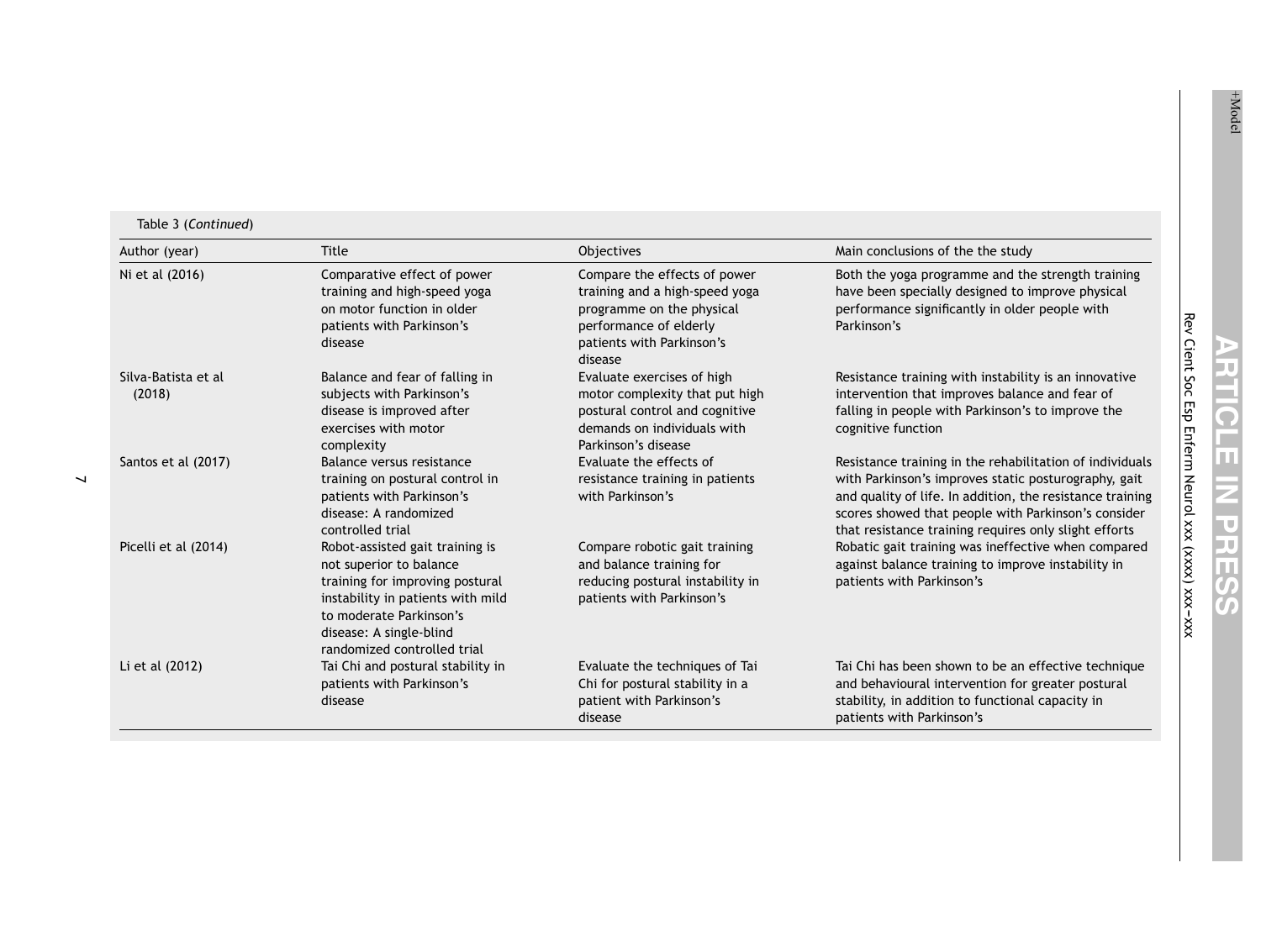<span id="page-7-0"></span>

| Author (year)                 | Characteristics of the<br>sample                                                  | Experimental design                                                                                               | Assessment tools     |
|-------------------------------|-----------------------------------------------------------------------------------|-------------------------------------------------------------------------------------------------------------------|----------------------|
| Hass et al<br>(2012)          | 18 people diagnosed with<br>Parkinson's                                           | Biomechanical assessment after<br>medication using a motion-capture<br>system                                     | Knee extension 1 RM  |
|                               |                                                                                   |                                                                                                                   | Knee flexion 1 RM    |
| Santos et al<br>(2017)        | 28 people diagnosed with<br>Parkinson's with initial and<br>intermediate akinesia | Randomized clinical trial                                                                                         | TMWT $(m/s)$         |
|                               |                                                                                   |                                                                                                                   | FOG-Q                |
|                               |                                                                                   |                                                                                                                   | <b>MDS-UPDRS</b>     |
| Cherup et al<br>(2019)        | 35 people with a diagnosis<br>of moderate Parkinson's<br>disease                  | Application of resistance training in 2<br>different groups through strength<br>training and traditional strength | BBA                  |
|                               |                                                                                   |                                                                                                                   | <b>DMA</b>           |
|                               |                                                                                   |                                                                                                                   | <b>MFES</b>          |
| Hirsch et al<br>(2003)        | 15 people diagnosed with<br>idiopathic Parkinson's                                | Randomized clinical trial                                                                                         | Knee extension 1 RM  |
|                               |                                                                                   |                                                                                                                   | Knee flexion         |
|                               |                                                                                   |                                                                                                                   | 1 RM                 |
|                               |                                                                                   |                                                                                                                   | Ankle extension 1 RM |
| Schlenstedt<br>et al (2015)   | 32 people diagnosed with<br>idiopathic Parkinson's                                | Application of balance and resistance<br>training                                                                 | FAB                  |
|                               |                                                                                   |                                                                                                                   | <b>MDS-UPDRS</b>     |
|                               |                                                                                   |                                                                                                                   | <b>TUG</b>           |
| Ni et al (2016)               | 41 people diagnosed with<br>Parkinson's                                           | High-speed exercises administered to<br>2 different groups: controlled and<br>controlled without exercises        | <b>MDS-UPDRS</b>     |
|                               |                                                                                   |                                                                                                                   | <b>BBS</b>           |
|                               |                                                                                   |                                                                                                                   | Mini BESTest         |
|                               |                                                                                   |                                                                                                                   | <b>SLS</b>           |
|                               |                                                                                   |                                                                                                                   | PPw                  |
| Silva-Batista<br>et al (2018) | 39 people diagnosed with<br>Parkinson's                                           | Application of resistance training<br>with instability based on motor                                             | MoCA                 |
|                               |                                                                                   | complexity                                                                                                        | <b>BESTest</b>       |
|                               |                                                                                   |                                                                                                                   | FES-I                |
| Santos et al                  | 42 people diagnosed with                                                          | Application of exercises in 2 groups:                                                                             | <b>BESTest</b>       |
| (2017)                        | Parkinson's                                                                       | 1 with balance training and 1 with<br>resistance training                                                         |                      |
| Picelli et al<br>(2014)       | 66 people diagnosed with<br>Parkinson's                                           | Randomized clinical trial                                                                                         | <b>BBS</b>           |
|                               |                                                                                   |                                                                                                                   | <b>ASBCS</b>         |
|                               |                                                                                   |                                                                                                                   | <b>TUG</b>           |
|                               |                                                                                   |                                                                                                                   | <b>MDS-UPDRS</b>     |
| Lie t al (2012)               | 195 people diagnosed with<br>Parkinson's                                          | Application of exercise sessions for 3<br>groups: Tai Chi, resistance training                                    | <b>MDS-UPDRS</b>     |
|                               |                                                                                   | and strength training                                                                                             |                      |
|                               |                                                                                   |                                                                                                                   | <b>TUG</b>           |

### K. Palheta de Lima, C. Nascimento da Silva, N. Ferreira de Seixas et al.

ASBCS: Activity-Specific Balance Confidence Scale; BBA: Beat Balance Assessment; BBS: Berg Balance Scale; BESTest: Balance Evaluation System Test; DMA: Dynamic Movement Analysis; FAB: Fullerton Advance Balance; FES-I: Falls Efficiency Scale-International; FOG-Q: Freezing of Gait Questionnaire; MDS-UPDRS: Movement Disorders Society-Unified Parkinson's Disease Rating Scale; MFES: Modified Falls Efficacy Scale; MoCA: Montreal Cognitive Assessment; PPw: Peak Power; 1 RM: One Repetition Maximum; SLS: Single Leg Stance; TMWT: prueba de caminata de 10 m; TUG: Timed-Up-and-Go-Test.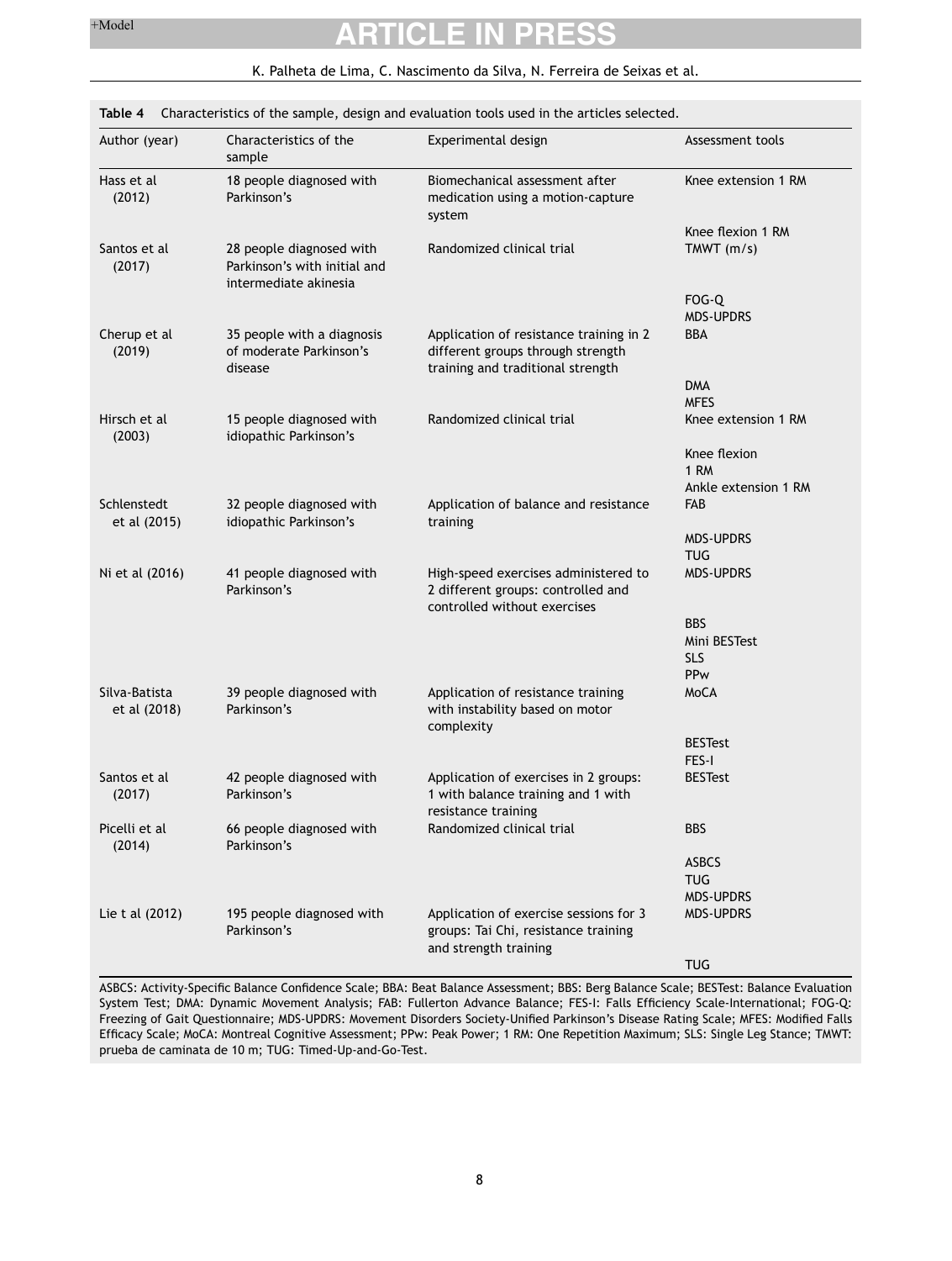#### Rev Cient Soc Esp Enferm Neurol xxx (xxxx) xxx-xxx

#### <span id="page-8-0"></span>**Table 5** Results obtained in the articles selected.

| Author (year)              | <b>Test</b>               | Intervention                              |                                            | $P$ value         |
|----------------------------|---------------------------|-------------------------------------------|--------------------------------------------|-------------------|
|                            |                           | Pre-test<br>Mean $\pm$ standard deviation | Post-test<br>Mean $\pm$ standard deviation |                   |
| Hass et al (2012)          | Knee extension 1 RM (kg)  | $43.0 \pm 6.1$                            | $75.9 \pm 8.5$                             | .01 <sup>a</sup>  |
|                            | Knee flexion 1 RM (kg)    | $26.4 \pm 3.3$                            | 41.5 $\pm$ 4.4                             | .01 <sup>a</sup>  |
| Santos et al (2017)        | TMWT $(m/s)$              | $.85 \pm .15$                             | $.85 \pm .12$                              | .05 <sup>a</sup>  |
|                            | FOG-Q                     | $3.84 \pm 3.15$                           | $3.46 \pm 3.07$                            | .05 <sup>a</sup>  |
|                            | <b>MDS-UPDRS</b>          | $7.61 \pm 5.28$                           | $7.07 \pm 4.59$                            | .05 <sup>a</sup>  |
| Cherup et al (2019)        | <b>BBA</b>                | $50.91 \pm 6.32$                          | $49.23 \pm 6.87$                           | .007a             |
|                            | <b>DMA</b>                | $978.00 \pm 163.60$                       | $934.31 \pm 128.21$                        | $.15$ ns          |
|                            | <b>MFES</b>               | $8.25 \pm 1.9$                            | $7.99 \pm 2.10$                            | $.14$ ns          |
| Hirsch et al (2003)        | Knee extension 1 RM (kg)  | $35.0 \pm 4.9$                            | $36.6 \pm 4.4$                             | .05 <sup>a</sup>  |
|                            | Knee flexion 1 RM (kg)    | $23.8 \pm 1.9$                            | $26.6 \pm 1.7$                             | .05 <sup>a</sup>  |
|                            | Ankle extension 1 RM (kg) | $26.9 \pm 2.3$                            | $30.1 \pm 3.0$                             | .05 <sup>a</sup>  |
| Schlenstedt et al (2015)   | <b>FAB</b>                | $22.5 \pm 5.3$                            | $22.5 \pm 5.1$                             | .767 ns           |
|                            | <b>MDS-UPDRS</b>          | $40.7 \pm 15.0$                           | $39.4 \pm 12.0$                            | .797 ns           |
|                            | <b>TUG</b>                | $11.4 \pm 3.6$                            | $10.0 \pm 2.1$                             | $.699$ ns         |
|                            | <b>MDS-UPDRS</b>          | $32.9 \pm 12.0$                           | $-10.7 \pm -13.1$                          | .000 <sup>a</sup> |
| Ni et al (2016)            | <b>BBS</b>                | $48.8 \pm 5.8$                            | $4.4 \pm 2.9$                              | .000 <sup>a</sup> |
|                            | Mini-BESTest              | $17.6 \pm 4.6$                            | $3.4 \pm 2.3$                              | .014 <sup>a</sup> |
|                            | <b>SLS</b>                | $4.2 \pm 4.1$                             | $8.4 \pm -2.8$                             | .000 <sup>a</sup> |
|                            | <b>TUG</b>                | $10.8 \pm 5.5$                            | $-1.3 \pm -2.4$                            | .536 ns           |
| Silva-Batista et al (2018) | MoCA                      | $22.7 \pm 5.7$                            | $21.6 \pm 6.5$                             | .05 <sup>a</sup>  |
|                            | <b>BESTest</b>            | $75.9 \pm 13.3$                           | $71.9 \pm 13.5$                            | .05 <sup>a</sup>  |
|                            | FES-I                     | $32.6 \pm 7.7$                            | $35.2 \pm 8.3$                             | .05 <sup>a</sup>  |
| Santos et al (2017)        | <b>BESTest</b>            | $81.6 \pm 7.8$                            | $80.7 \pm 7.0$                             | .01 <sup>a</sup>  |
| Picelli et al (2014)       | <b>BBS</b>                | $4.82 \pm 2.36$                           | $4.27 \pm 2.72$                            | .01 <sup>a</sup>  |
|                            | <b>ASBCS</b>              | $4.63 \pm 6.95$                           | $5.03 \pm 8.91$                            | .00 <sup>a</sup>  |
|                            | <b>TUG</b>                | $-.95 \pm 1.74$                           | $-.84 \pm 1.57$                            | .01 <sup>a</sup>  |
|                            | <b>MDS-UPDRS</b>          | $-4.48 \pm 2.92$                          | $-4.73 \pm 2.8$                            | .05 <sup>a</sup>  |
| Li et al (2012)            | <b>MDS-UPDRS</b>          | $15.3 \pm 5.6$                            | $8.9 \pm 4.1$                              | .001 <sup>a</sup> |
|                            | <b>TUG</b>                | $8.6 \pm 2.9$                             | $7.5 \pm 2.7$                              | .006 <sup>a</sup> |

ASBCS: Activity-Specific Balance Confidence Scale; BBA: Beat Balance Assessment; BBS: Berg Balance Scale; BESTest: Balance Evaluation System Test; DMA: Dynamic Movement Analysis; FAB: Fullerton Advance Balance; FES-I: Falls Efficiency Scale-International; FOG-Q: Freezing of Gait Questionnaire; MDS-UPDRS: Movement Disorders Society-Unified Parkinson's Disease Rating Scale; MFES: Modified Falls Efficacy Scale; MoCA: Montreal Cognitive Assessment; ns: non-significant value; PPw: Peak Power; 1 RM: One Repetition Maximum; SLS: Single Leg Stance; TMWT: Ten-metre walk test; TUG: Timed-Up-and-Go-Test.

<sup>a</sup> Statistically significant values.

objective of the study was to evaluate the immediate shortterm effects of 2 exercise programmes and establish how a specific rehabilitation programme could affect the muscle strength and balance in individuals with Parkinson's.

When the core deficit of each patient with Parkinson's is analysed, the physiopathology of the disease also has to be considered so that the most coherent intervention is used. $29$ For example, patients with bradykinesia find it hard to carry out repetitive tasks or sequences of movements, as can be seen in people with Parkinson's that have gait hypokinesia, who evolve. $30$  Various trials were carried out taking into consideration the special features of each individual with Parkinson's. Among these, the BESTest, <sup>[18,21,22](#page-9-0)</sup> Beat Balance Assessment,  $31$  one repetition maximum (1 RM) $32,33$  and 10-m walk test<su[p](#page-9-0)>8</sup> presented the best statistically-significant results (*P* < .05) in the articles selected.

From this perspective, in these studies, when compared with healthy elderly people without evident physiopathology, the patients with Parkinson's presented important gait disorders. Examples are reduced step length, speed and increased cadence (speed 116 cm/s-99 cm/s, step length 121 cm-106 cm, cadence 115 steps/min-125 steps/min, comparing healthy elderly individuals with elderly individu-als with Parkinson's, respectively).<sup>[22](#page-10-0)</sup> Furthermore, the more advanced the state of the disease was, the greater the motor alterations were; this intensifies the loss of quality of life in this population. $3<sup>7</sup>$ 

So that these liabilities are minimised, at least within the home, Silva-Batista et al. propose that the training should take place in the places where the movement disorders cause the most impact, which is usually the patient's own home. $^{22}$  $^{22}$  $^{22}$  In spite of this, gait training in the community (such as where streets cross and how to get around barriers) also affect this population's quality of life negatively.  $30,34$  Nevertheless, if the therapies are carried out in the patient's own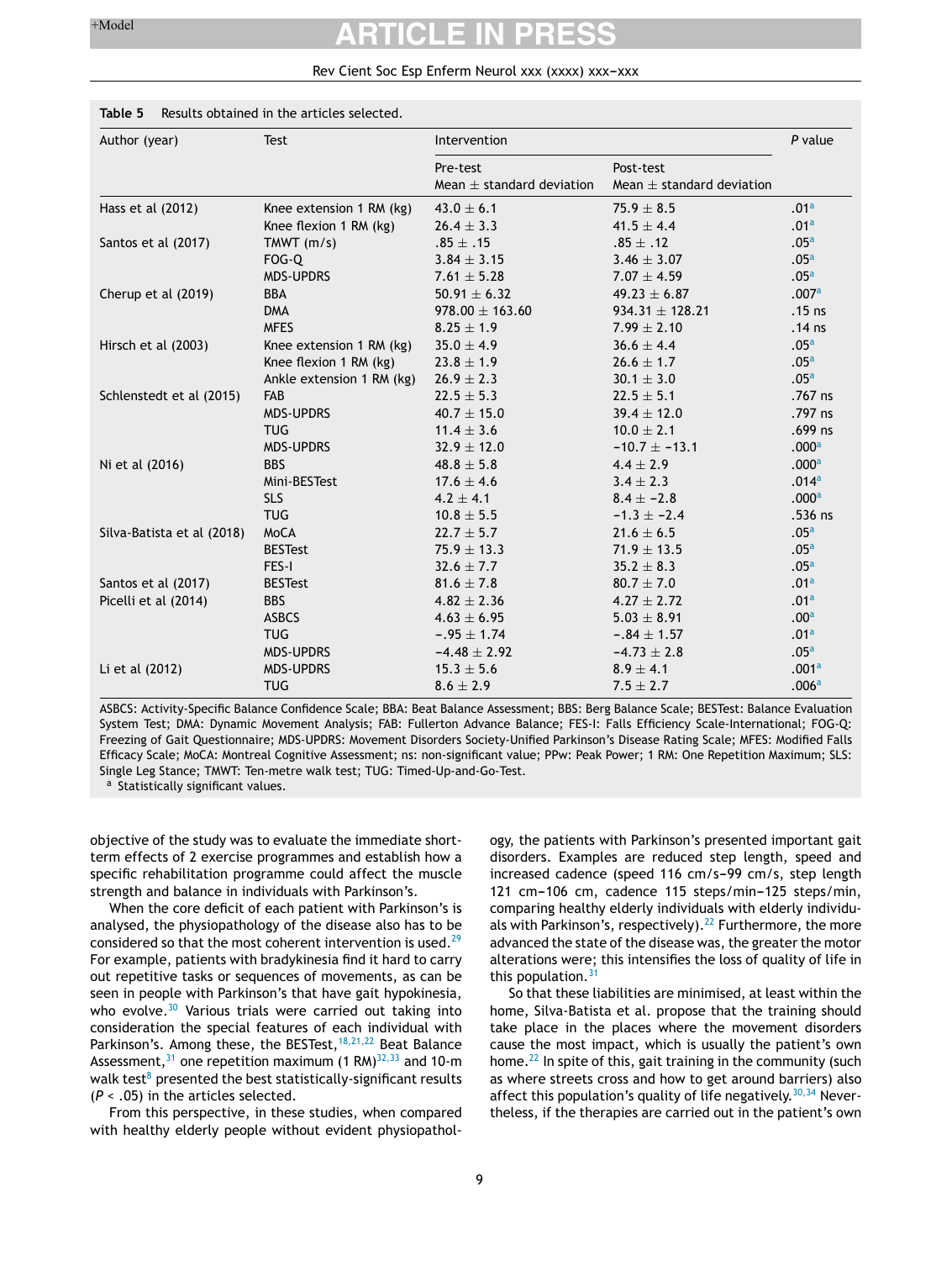#### K. Palheta de Lima, C. Nascimento da Silva, N. Ferreira de Seixas et al.

<span id="page-9-0"></span>home surroundings, the transfer and retention of strategies will be improved.  $35$ 

Finally, we should point out that this review has the limiting factor of the lack of standardisation of the disease status, which can be identified using the Hoehn and Yahr Scale. However, even without limiting this aspect, the majority of the studies included presented patients in Stage II of the disease, because it is easier to work with the population in this stage. In short, of the 10 studies selected, 2 evaluated static balance and both of them found statistically signifi-cant improvements.<sup>[32,33](#page-10-0)</sup> The other studies assessed agility and dynamic balance, also finding statistically significant improvements in the patients pre- and post-intervention.

#### **Conclusion**

Based on our review, it can be concluded that intervention related to Parkinson's disease yields good results when it focuses on increasing physical exercise and mobility. To improve motor activities in people with Parkinson's, resistance training is an effective alternative. As for balance, specific training to increase postural control and reduce instability should be carried out. This study has emphasised that resistance training and balance training significantly improve static balance, dynamic balance and the parameters of postural instability. This holds true whether the programme works on these factors together, in isolation or adapted to another type of physical exercise, which lead other individuals to present positive results more quickly, because they begin to have a routine of movements, which is key to progress.

We would like to suggest that the scientific community carry out further studies that involve strength training protocols aimed at people with Parkinson's disease, especially clinical trials. This would enable ascertaining the best strength training protocols for improving postural control and balance in individuals with Parkingson's.

#### **Conflict of interests**

The authors have no conflicts of interest to declare.

#### **References**

- 1. Reich SG, Savitt JM. Parkinson's disease. Med Clin North Am. 2019:103:337-50. [http://dx.doi.org/](dx.doi.org/10.1016/j.mcna.2018.10.014) [10.1016/j.mcna.2018.10.014](dx.doi.org/10.1016/j.mcna.2018.10.014).
- 2. Flynn A, Allen NE, Dennis S, Canning CG, Preston E. Home-based prescribed exercise improves balance-related activities in people with Parkinson's disease and has benefits similar to centre-based exercise: a systematic review. J Physiother. 2019;65:189-99, [http://dx.doi.org/10.](dx.doi.org/10.1016/j.jphys.2019.08.003) [1016/j.jphys.2019.08.003.](dx.doi.org/10.1016/j.jphys.2019.08.003)
- 3. Zanardi APJ, da Silva ES, Costa RR, Passos-Monteiro E, dos Santos IO, Kruel LFM, et al. Gait parameters of Parkinson's disease compared with healthy controls: a systematic review and meta-analysis. Sci Rep. 2021;11:752, [http://dx.doi.org/10.1038/s41598-020-80768-2.](dx.doi.org/10.1038/s41598-020-80768-2)
- 4. Armstrong MJ, Okun MS. Diagnosis and treatment of Parkinson disease: a review. JAMA. 2020;323:548-60, [http://dx.](dx.doi.org/10.1001/jama.2019.22360) [doi.org/10.1001/jama.2019.22360.](dx.doi.org/10.1001/jama.2019.22360)
- 5. Feng YS, Yang SD, Tan ZX, Wang MM, Xing Y, Dong F, et al. The benefits and mechanisms of exercise training for Parkinson's disease. Life Sci. 2020;245:117345, [http://dx.doi.](dx.doi.org/10.1016/j.lfs.2020.117345) [org/10.1016/j.lfs.2020.117345.](dx.doi.org/10.1016/j.lfs.2020.117345)
- 6. David FJ, Rafferty MR, Robichaud JA, Prodoehl J, Kohrt WM, Vaillancourt DE, et al. Progressive resistance exercise and Parkinson's disease: a review of potential mechanisms. Parkinsons Dis. 2012;2012:124527, [http://dx.doi.org/10.1155/2012/124527.](dx.doi.org/10.1155/2012/124527)
- 7. Brienesse LA, Emerson MN. Effects of resistance training for people with Parkinson's disease: a systematic review. J Am Med Dir Assoc. 2013:14:236-41, [http://dx.doi.org/10.](dx.doi.org/10.1016/j.jamda.2012.11.012) [1016/j.jamda.2012.11.012](dx.doi.org/10.1016/j.jamda.2012.11.012).
- 8. Santos SM, da Silva RA, Terra MB, Almeida IA, de Melo LB, Ferraz HB. Balance versus resistance training on postural control in patients with Parkinson's disease: a randomized controlled trial. Eur J Phys Rehabil Med. 2017;53:173-83, [http://dx.doi.org/10.23736/s1973-9087.16.04313-6](dx.doi.org/10.23736/s1973-9087.16.04313-6).
- 9. Barbosa AF, Chen J, Freitag F, Valente D, Souza CO, Voos MC, et al. Gait, posture and cognition in Parkinson's disease. Dement Neuropsychol. 2016;10:280-6, [http://dx.doi.org/10.](dx.doi.org/10.1590/s1980-5764-2016dn1004005) [1590/s1980-5764-2016dn1004005](dx.doi.org/10.1590/s1980-5764-2016dn1004005).
- 10. Rinaldi N, Barbieri F, Teixeira-Arroyo C, Florindo S, Gobbi L. Visual conditions and postural directions affect postural sway variability in patients with Parkinson's disease. Motricidade. 2015;11:118-25, [http://dx.doi.org/10.](dx.doi.org/10.6063/motricidade.3441) [6063/motricidade.3441.](dx.doi.org/10.6063/motricidade.3441)
- 11. Ferreira RM, Alves W, de Lima TA, Alves TGG, Alves Filho PAM, Pimentel CP, et al. The effect of resistance training on the anxiety symptoms and quality of life in elderly people with Parkinson's disease: a randomized controlled trial. Arq Neuropsiquiatr. 2018;76:499-506, [http://dx.doi.org/10.1590/0004-282X20180071](dx.doi.org/10.1590/0004-282X20180071).
- 12. Vieira de Moraes Filho A, Chaves SN, Martins WR, Tolentino GP, de Cassia Pereira Pinto Homem R, Landim de Farias G, et al. Progressive resistance training improves bradykinesia, motor symptoms and functional performance in patients with Parkinson's disease. Clin Interv Aging. 2020;15:87-95, [http://dx.doi.org/10.2147/CIA.S231359.](dx.doi.org/10.2147/CIA.S231359)
- 13. Liberati A, Altman DG, Tetzlaff J, Mulrow C, Gotzsche PC, Ioannidis JP, et al. The PRISMA statement for reporting systematic reviews and meta-analyses of studies that evaluate health care interventions: explanation and elaboration. PLoS Med. 2009;6:e1000100, [http://dx.doi.org/10.](dx.doi.org/10.1371/journal.pmed.1000100) [1371/journal.pmed.1000100](dx.doi.org/10.1371/journal.pmed.1000100).
- 14. The Unified Parkinson's Disease Rating Scale (UPDRS): status and recommendations. Mov Disord. 2003 Jul;18(7):738-50, <https://doi.org/10.1002/mds.10473>.
- 15. Li F, Harmer P, Fitzgerald K, Eckstrom E, Stock R, Galver J, et al. Tai chi and postural stability in patients with Parkinson's disease. N Engl J Med. 2012;366:511-9, [http://dx.doi.org/10.1056/NEJMoa1107911.](dx.doi.org/10.1056/NEJMoa1107911)
- 16. Picelli A, Melotti C, Origano F, Neri R, Verze E, Gandolfi M, et al. Robot-assisted gait training is not superior to balance training for improving postural instability in patients with mild to moderate Parkinson's disease: a single-blind randomized controlled trial. Clin Rehabil. 2015;29:339-47, [http://dx.doi.org/10.1177/0269215514544041](dx.doi.org/10.1177/0269215514544041).
- 17. Schlenstedt C, Paschen S, Kruse A, Raethjen J, Weisser B, Deuschl G. Resistance versus balance training to improve postural control in Parkinson's disease: a randomized rater blinded controlled study. PLoS One. 2015;10:e0140584, [http://dx.doi.org/10.1371/journal.pone.0140584](dx.doi.org/10.1371/journal.pone.0140584).
- 18. Ni M, Signorile JF, Mooney K, Balachandran A, Potiaumpai M, Luca C, et al. Comparative effect of power training and high-speed yoga on motor function in older patients with Parkinson disease. Arch Phys Med Rehabil. 2016;97:345-54, [http://dx.doi.org/10.1016/j.apmr.2015.10.095,](dx.doi.org/10.1016/j.apmr.2015.10.095) e15.